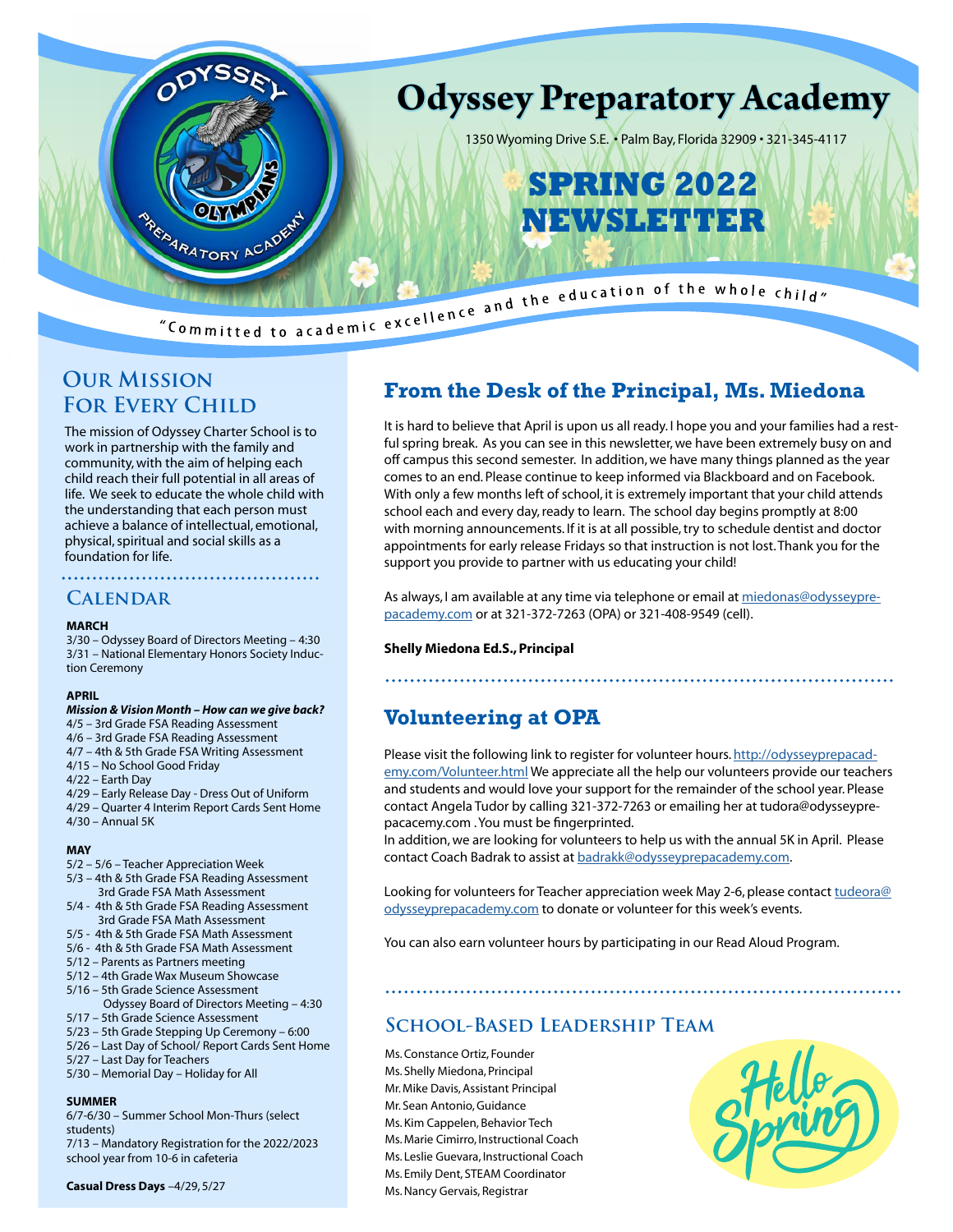# **Read Aloud Program**

The Read Aloud Program is a wonderful way for parents to fulfill their volunteer hours while supporting students academically, socially, and emotionally. In 1983, the U.S. Department of Education report "Becoming a Nation of Readers" found that, "the single most important activity for building the knowledge required for eventual success in reading is reading aloud to children." To participate in the Read Aloud program, parents should spend at least 15 minutes reading aloud literature to their child that is about two grades above their independent reading level. For more information about the importance of reading aloud to your child, please visit Jim Treleases's web site at: http://www.trelease-on-reading.com/ or you can visit our website at [http://odysseyprepacademy.com/read-aloud.html.](http://www.trelease-on-reading.com/ or you can visit our website at http://odysseyprepacademy.com/read-aloud.html.)

Parents are invited to check out books from our Media Center for their Read Alouds. Please feel free to contact Kyleigh Gross at [grossk@](mailto:grossk%40odysseyprepacademy.com?subject=) [odysseyprepacademy.com](mailto:grossk%40odysseyprepacademy.com?subject=) if you have any questions or concerns.

## **Title I Corner- Mike Davis**

As we finish up this school year, we would like your input on events for next year that OPA families think would be beneficial to helping support your Olympians. Any ideas or suggestions, please email Mr. Davis at [davism@odysseyprepacademy.com](mailto:davism%40odysseyprepacademy.com?subject=). Don't forget that our PFEP (Parent and Family Engagement plan and School Improvement Plan are on our website and you can view anytime.

# **Summer Camp is Coming!**

Join us for Odyssey's STEAM Summer Camp – A Journey of Exploration! Camp kicks off on our OCS Elementary Eldron campus June 6th with fun and exploration. Each week, campers ages 3-12, will experience a different STEAM-based theme and will en-



joy fun, hands-on learning in their grade level groups, arts & crafts, and sports. Camp activities are 8:00am – 3:30pm, however, the camp day includes Before & After Care option with our Monday-Friday hours being 6:30am-6:00pm for our families' convenience. Summer meals of breakfast and lunch will continue to be included, and are made from scratch in our Healthy Café with a focus on healthy, organically-sourced components that meet or exceed USDA nutritional standards. For more information, email Ms. Hartwick at [HartwickA@odysseycharterschool.](mailto:HartwickA%40odysseycharterschool.com?subject=) [com](mailto:HartwickA%40odysseycharterschool.com?subject=) or Ms. Nina Lucchini-Memoli at [LucchiniN@odysseycharterschool.](mailto:LucchiniN%40odysseycharterschool.com?subject=Summer%20Camp) [com](mailto:LucchiniN%40odysseycharterschool.com?subject=Summer%20Camp) or call 321-733-0442 ext. 214. Summer fun awaits!

## **Substitutes**

We are always looking for parents or community members to join our OPA family. We are in need of great, positive, and driven individuals looking to make an impact in our Olympians daily scholastic goals. If you are interested in joining our team as a substitute, please contact Nancy Gervais at [gervaisn@odysseyprepacademy.com](mailto:gervaisn%40odysseyprepacademy.com?subject=). Training is provided.



### **From our Instructional Coaches**

Elementary students have access to iReady, Reflex Math and Study Island/Discovery Science online programs to support instruction in the Florida State Standards. iReady provides individualized online instruction that targets each student's individual needs in reading and math.

• Students are encouraged to utilize iReady for 45 minutes per week on both reading and math to progress toward their expected annual growth.

• Students are encouraged to use Reflex Math which is an online program that provides students with practice with math fluency in addition, subtraction, multiplication, and division.

• Discovery Science (all grades) provides practice for students in science concepts and supports science instruction taking place in the classroom.

For our 3rd-5th students, the Florida Standards Assessment will be taking place in April and May. Our teachers and staff have worked very hard this year to ensure our students are prepared and will feel confident for the Florida Standards Assessments (FSA). Here are some strategies for success when taking the FSA:

- Get a good night's rest
- Eat a healthy, protein-rich breakfast in the morning
- Communicate in a positive manner the day of the test so students arrive to school calm and settled

• FSA Parent Portal is a good resource for you and provides some practice tests and information that may help you and your child feel more at ease. [https://fsassessments.org/users/students-and](https://fsassessments.org/users/students-and-families.stml)[families.stml](https://fsassessments.org/users/students-and-families.stml)

| <b>Testing Windows</b><br>4/5-4/6 (makeups to 4/14)<br>4/7 (makeups to 4/14)<br>5/3-5/4 (makeups to 5/13)<br>5/5-5/6 (makeups to 5/13)<br>5/16-5/17 (makeups to 5/20) | <b>Assessment</b><br><b>FSA-R</b><br>FSA-W<br>FSA-R<br>FSA-M<br><b>NGSSS</b> | <b>Subject</b><br><b>Reading</b><br><b>Writing</b><br><b>Reading</b><br>Math<br><b>Science</b> | Grade<br>3<br>4& 5<br>4&5<br>3.485<br>5 |
|-----------------------------------------------------------------------------------------------------------------------------------------------------------------------|------------------------------------------------------------------------------|------------------------------------------------------------------------------------------------|-----------------------------------------|
|-----------------------------------------------------------------------------------------------------------------------------------------------------------------------|------------------------------------------------------------------------------|------------------------------------------------------------------------------------------------|-----------------------------------------|

Finally, the link below will bring you to the Parent Guides for the Florida B.E.S.T. English Language Arts standards.

[https://www.fldoe.org/academics/standards/just-read-fl/parent](https://www.fldoe.org/academics/standards/just-read-fl/parent-guides-for-english-language-arts.stml)[guides-for-english-language-arts.stml](https://www.fldoe.org/academics/standards/just-read-fl/parent-guides-for-english-language-arts.stml)

 If you need support with any of the programs, contact your child's teachers or our instructional coaches, Ms. Cimirro, [cimirrom@odys](mailto:cimirrom%40odysseyprepacademy.com?subject=)[seyprepacademy.com](mailto:cimirrom%40odysseyprepacademy.com?subject=); or Mrs. Guevara, [guevaral@odysseyprepacad](mailto:guevaral%40odysseyprepacademy.com?subject=)[emy.com](mailto:guevaral%40odysseyprepacademy.com?subject=)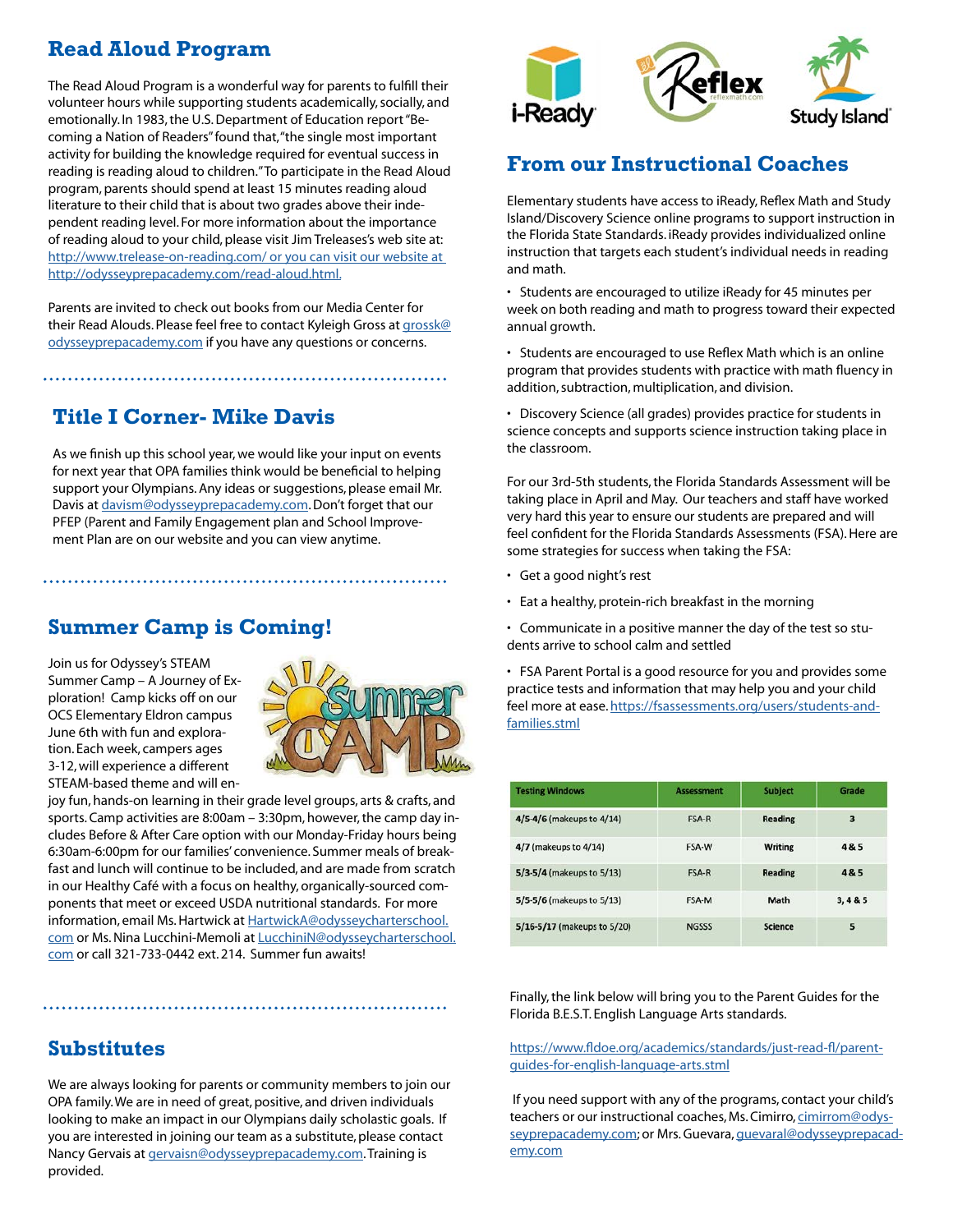

### **Survey Results**

We would like to thank all who completed our recent surveys (parents, students, teachers/staff ). Below are some of our results and some proposed actions.

**STUDENT SURVEY:** Our students shared that they feel their teachers and administrators care for them and want them to be successful. Students expressed that they would like their teachers and administrators to ask them about their school and what would make it better. They would like the addition of some foods to the café (strawberries, watermelon, avocado) which we plan to try to acquire and add to the menu. Students also expressed concern about some students being unkind to one another and to teachers/ staff. We will be encouraging more classroom meetings to help all children develop the important social/emotional skills needed to be successful.

**PARENT SURVEY:** Our parent surveys indicate that they want to be informed and involved and have clear communication from the school and teachers. We are working to set a clear standard for communication to ensure that families know what is happening and how their children are doing in class as they move from grade level to grade level. The school will continue to use Blackboard as our primary communication tool (email, text, phone) and will encourage all families to provide accurate information. Now that COVID concerns have eased up, we will be having more opportunities for families to be involved (lunch, field trips, FSA hallway monitors, volunteering).

## **Counseling Corner – Mr. Antonio**

As we get ready to face the last quarter of the school year, let us focus on the things that our students have learned. From that standpoint, parents and teachers in a collaborative effort, should continue to build on the student's strengths, and work on the areas (academically, emotionally) in which the student may potentially struggle. Giving clear directions and positive feedback will be significant towards the child's learning. Also, please put forth good effort to associate schoolwork to the student's interest. Students are more motivated to comply academically when assignments are presented to them in a stimulating and positive way. Motivation is key for success. Parents and teachers utilizing a positive approach will help students to be successful as there is a need or drive that energizes their behavior towards their specific goal. Furthermore, parents and teachers collaborating effectively on the progress of their learner will help alleviate the role parents play in their child's academic success. Let's face everything and rise (fear), and instill the same attitude in our students to end the school year on a positive note!

# **Scholastic Book Fair**

Our Spring Scholastic Book Fair is coming soon! Our theme for this



book fair will be Books Bring Us Together and will be starting on April 22nd- April 29th. Our family event will be held on Thursday April 28th from 4:30-6:30 pm. Parents can create an eWallet,-a cashfree way to shop the book fair- for their students by using the below link.

[https://bookfairs.scholastic.com/bookfairs/cptoolkit/homepage.do](https://bookfairs.scholastic.com/bookfairs/cptoolkit/homepage.do?method=homepage&url=odysseyprepacademy) [?method=homepage&url=odysseyprepacademy](https://bookfairs.scholastic.com/bookfairs/cptoolkit/homepage.do?method=homepage&url=odysseyprepacademy)

If you would like to volunteer, please contact Angela Tudor at [tudora@odysseyprepacademy.com](mailto:tudora%40odysseyprepacademy.com%20?subject=) 

### **WE ARE GROWING AND HIRING!**

We are looking for committed, talented and community-minded men and women who care for and value children to join our Odyssey family.

**TEACHERS:** Elementary and Secondary Certified Teachers Those interested, please email Dr. Monica Knight at [mknight@greenappleschools.](mailto:mknight%40greenappleschools.com?subject=) [com](mailto:mknight%40greenappleschools.com?subject=) and/or [employment@odysseycharterschool.com](mailto:employment%40odysseycharterschool.com?subject=)

**TEACHING ASSISTANTS:** Elementary Those interested, please email Mr. Mike Davis at [davism@odysseyprepacademy.com](mailto:davism%40odysseyprepacademy.com?subject=) and/or [employ](mailto:employment%40odysseycharterschool.com?subject=)[ment@odysseycharterschool.com](mailto:employment%40odysseycharterschool.com?subject=)

**GUIDANCE:** OCS ELEM (Full Time) Those interested, please email Dr. Monica Knight at [mknight@greenappleschools.com](mailto:mknight%40greenappleschools.com?subject=) and/or [employ](mailto:employment%40odysseycharterschool.com?subject=)[ment@odysseycharterschool.com](mailto:employment%40odysseycharterschool.com?subject=)

**SUBSTITUTE TEACHERS:** Elementary and Secondary Substitute Teachers. Those interested, please email Ms. Shelly Miedona (OPA) at [miedonas@odysseycharterschool.com](mailto:miedonas%40odysseycharterschool.com?subject=) and Ms. Gayle Iacono (JrSr) at [iaconog@odysseycharterschool.com](mailto:iaconog%40odysseycharterschool.com?subject=)

**CAFÉ:** Cashiers, Serving Line, Food Prep, and Line Cooks (Part-time) Those interested, please email [Chapmanc@odysseycharterschool.com](mailto:Chapmanc%40odysseycharterschool.com?subject=) or [employment@odysseycharterschool.com](mailto:employment%40odysseycharterschool.com?subject=)

**BEFORE/AFTER SCHOOL CARE:** Group leaders (Part-time) Those interested, please email [HartwickA@odysseycharterschool.com](mailto:HartwickA%40odysseycharterschool.com?subject=) or LucchiniN@odysseycharterschool.com or [employment@odysseychar](mailto:employment%40odysseycharterschool.com?subject=)[terschool.com](mailto:employment%40odysseycharterschool.com?subject=)

**TRANSPORTATION:** Bus Drivers (Full-time 37.5 hours a week) Those interested, please email Ms. Rosie Greer at [GreerR@odysseycharter](mailto:GreerR%40odysseycharterschool.com?subject=)[school.com](mailto:GreerR%40odysseycharterschool.com?subject=) and [employment@odysseycharterschool.com](mailto:employment%40odysseycharterschool.com?subject=)

**VOLUNTEERS:** We would love to have some committed volunteers to support our café during lunch (10am-1pm) to help provide supervision and support to students so our teachers can enjoy a duty-free lunch every day. If interested, please reach out to Angela Tudor at [tudeora@](mailto:tudeora%40odysseyprepacademy.com?subject=) [odysseyprepacademy.com](mailto:tudeora%40odysseyprepacademy.com?subject=)